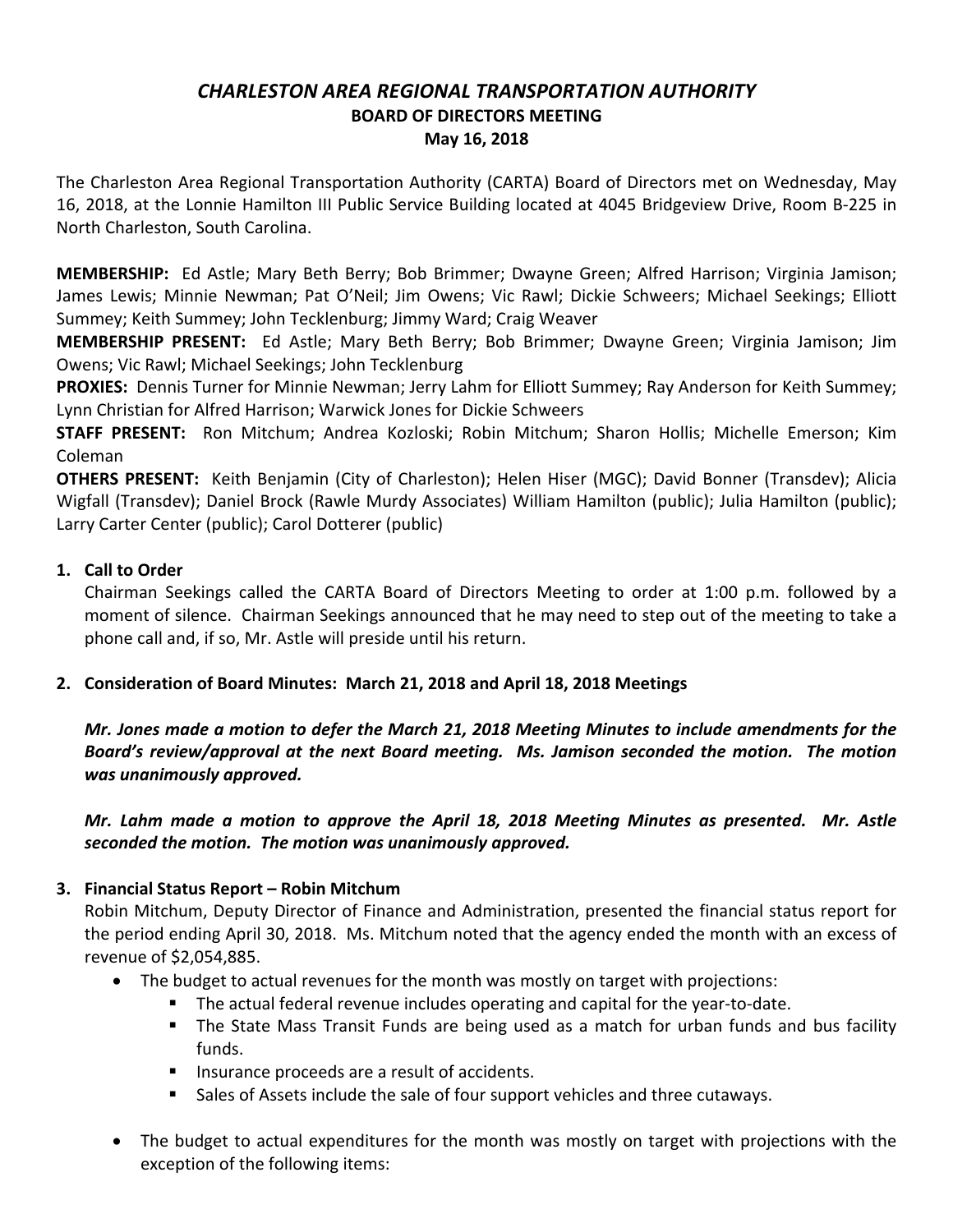- Marketing includes costs associated with promoting the transit system.
- § Automotive costs include both parking expenses and mileage reimbursements to employees.
- Accounting (Auditing) cost is a portion of the fee for the annual audit.
- § Dues include the annual membership fee to the Charleston Metro Chamber of Commerce.
- **•** Office Equipment Rental includes the quarterly postage meter rental fee and the cost of the portable toilet rental for the HOP lot.
- Rent includes the Rivers Avenue Park-N-Ride lot, Ashley Phosphate Park-N-Ride lot, Leeds Avenue lot lease from SCE&G, SC Works Trident lease space and document storage.
- Professional Services include legal fees, payroll processing system fees and the cost of the security guard for the HOP lot.
- Contract Services (IGA & Management) is the extensive services provided to CARTA.
- Vehicle Maintenance is the cost to maintain the fleet.
- Operating Fees & Licenses include credit card transaction fees, DMV fees, storm water fees and solid waste fees.
- Insurance includes the cost of liability insurance provided by the Insurance Reserve Fund. The amount reflected is the bulk once a year renewal invoice. We will receive premium adjustments throughout the year as we add and remove assets, but this amount reflects the bulk of the expenditure for the year.
- § Security cameras include the purchase of additional cameras at the Super Stop, Leeds Avenue and additional security cameras for rolling stock.
- § Depreciation includes the quarterly fiscal year 2018 depreciation expense. The budget amount will be adjusted with the next budget revision.

Ms. Mitchum reviewed the HOP expenditures. As of April 30, 2018, total expenditures for the HOP program are \$137,170. The Board received the financial status report as information.

## **4. FY18 Budget Revision – Request for Approval – Robin Mitchum**

## *Mr. Jones suggested that the FY18 Budget Revision be deferred until after the HOP Update is presented to the Board. Chairman Seekings noted that the FY18 Budget Revision will be presented following the HOP Update.*

Ms. Mitchum presented the FY18 Budget Revision after the HOP Update. She discussed the Budget Revision (revenues and expenditures) in detail stating that the FY17/18 Budget revision is approximately a 10% or \$4,251,685 decrease over the original approved FY17/18 Budget. Ms. Mitchum noted that the revision includes HOP lot revenues. Mr. Jones inquired about the HOP lot parking fees. Ms. Mitchum responded that HOP lot parking fees were based on \$850 per day/7 days a week at \$5.00 per car with no turnover. Ms. Mitchum commented that there are still some "unknowns" regarding operating costs for the lot since it is in the beginning stages of the pilot program. Mr. Mitchum remarked that once operating costs are determined, after the program has been in place for a period of time, more detailed information will be provided. Chairman Seekings noted that once the details of the operating costs are determined, it will go before the Board to request approval to continue the program. Ms. Berry inquired on the variance with the Rolling Stock line item. Ms. Mitchum explained that the commuter buses will arrive in November then the item will be shifted to next year's budget. Ms. Mitchum noted the budget will continue to be monitored to insure that revenues and expenditures remain aligned. Recommended revisions will be made when necessary.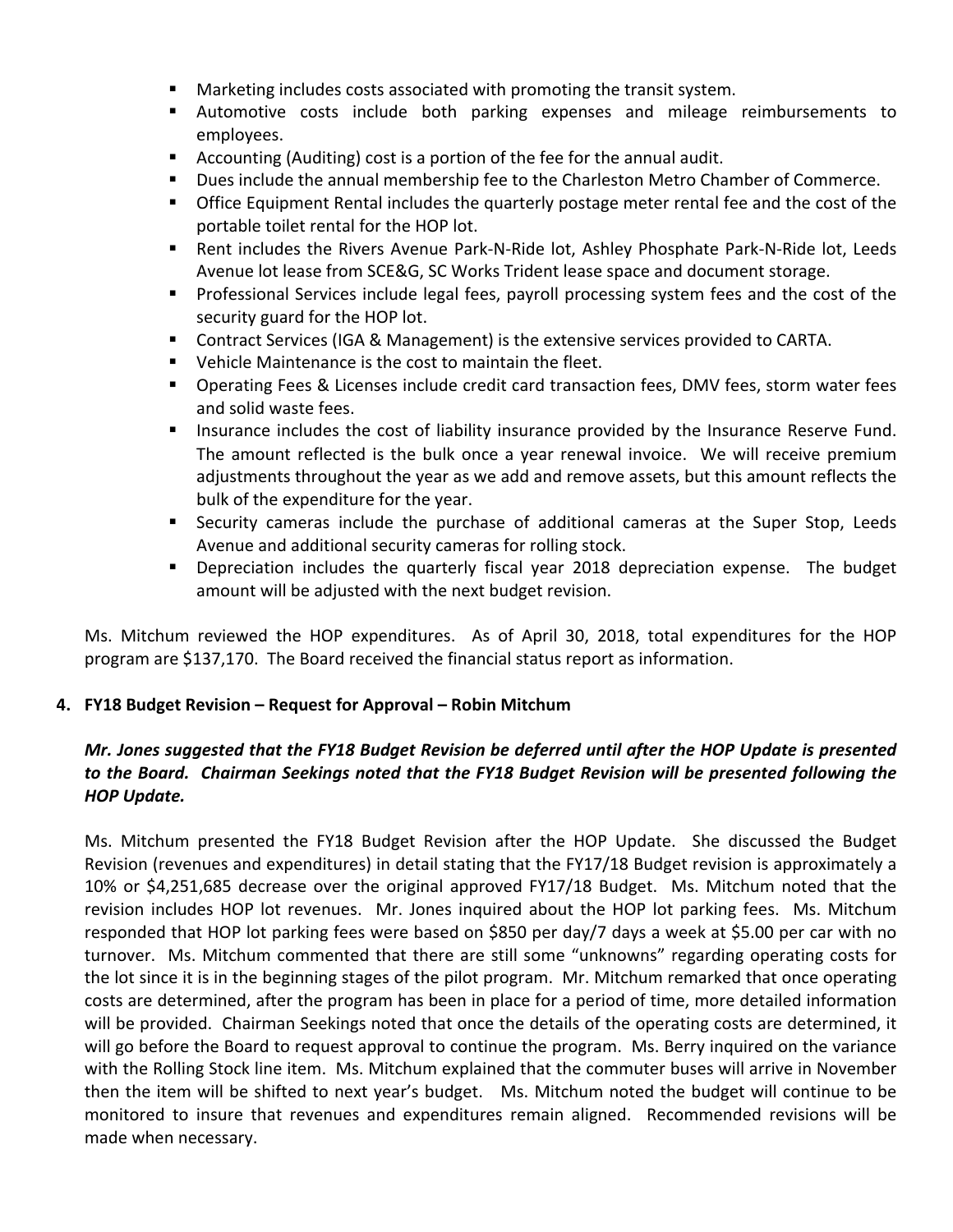#### *Mr. Astle made a motion to approve the FY18 Budget Revision as presented and Mr. Anderson seconded the motion. The motion was unanimously approved.*

#### **5. OPEB Plan – Request for Approval – Robin Mitchum**

Ms. Mitchum presented a spreadsheet depicting retiree insurance coverage for several different agencies. The information provided from the various agencies was not comparable. CARTA is currently paying 80% of health insurance and 100% of dental coverage without Medicare eligibility restrictions. After careful consideration, staff recommends that the current retiree coverage remains unchanged and all future retiree coverage is limited to 50% health and 0% dental coverage for 20+ years of service without Medicare restrictions and 0% coverage for any service less than 20 years (retiree pays 100%). Other Post-Employment Benefits (OPEB) plans may be changed at any time with Board approval.

## *Mr. Rawl made a motion to approve the OPEB Plan as presented and Mr. Green seconded the motion. The motion was unanimously approved.*

#### **6. Resolution to Apply for Electric Buses – Request for Approval – Ron Mitchum**

Ron Mitchum, Executive Director, discussed the Resolution to Apply for Electric Buses. The Resolution authorizes CARTA to submit grant applications to leverage Local, State and Federal Transit Funds to replace the fixed-route fleet of 1996 diesel buses with electric buses. Proterra is a leader in the design and manufacture of zero-emission, all-electric, heavy duty transit buses with a manufacturing facility in Greenville, South Carolina. CARTA will partner with Proterra on its application for the 2018 Low or No Emission Vehicle Grant Program. Mr. Astle inquired if CARTA goes "all electric," can it be decided later to go hybrid. Mr. Mitchum replied that CARTA is not locked in any commitments. Ms. Berry inquired if Proterra was the only company that was considered. Mr. Mitchum replied that three primary manufacturers were considered. Ms. Berry inquired if there is any consideration of compressed natural gas. Mr. Mitchum replied yes there has been consideration of compressed natural gas and also with propane. However, CARTA does not have the facilities for filling stations for compressed natural gas or propane at this time. Ms. Jamison inquired about the timeframe of adopting the plan. Mr. Mitchum replied that CARTA hopes to receive funding for the Low-No Emission grant in June and the VW settlement sometime in October. Mr. Benjamin inquired about additional pending Federal grants. Mr. Mitchum replied that there is nothing specific in addition to the traditional grants.

#### *Mr. Rawl made a motion to approve the Resolution to Apply for Electric Buses as presented and Mr. Owens seconded the motion. The motion was unanimously approved.*

## **7. Resolution Authorizing the Submission of Applications for Grant Funds – Request for Approval**

Mr. Mitchum discussed the Resolution Authorizing the Submission of Applications for Grant Funds. The annual Resolution authorizes Mr. Mitchum to file applications with the South Carolina Department of Transportation on behalf of CARTA for federal and/or state funding to assist in providing community and/or human services transportation services.

## *Mr. Rawl made a motion to approve the Resolution Authorizing the Submission of Applications for Grant Funds as presented and Mr. Astle seconded the motion. The motion was unanimously approved.*

## **8. Benches and Shelters Update – Andrea Kozloski**

Andrea Kozloski, Deputy Director of Operations and Support, presented an update on benches and shelters. Ms. Kozloski noted specific shelter relocations and retrofits, solar light installations and specific bench installations. She discussed the delivery schedule and stated that installations will occur as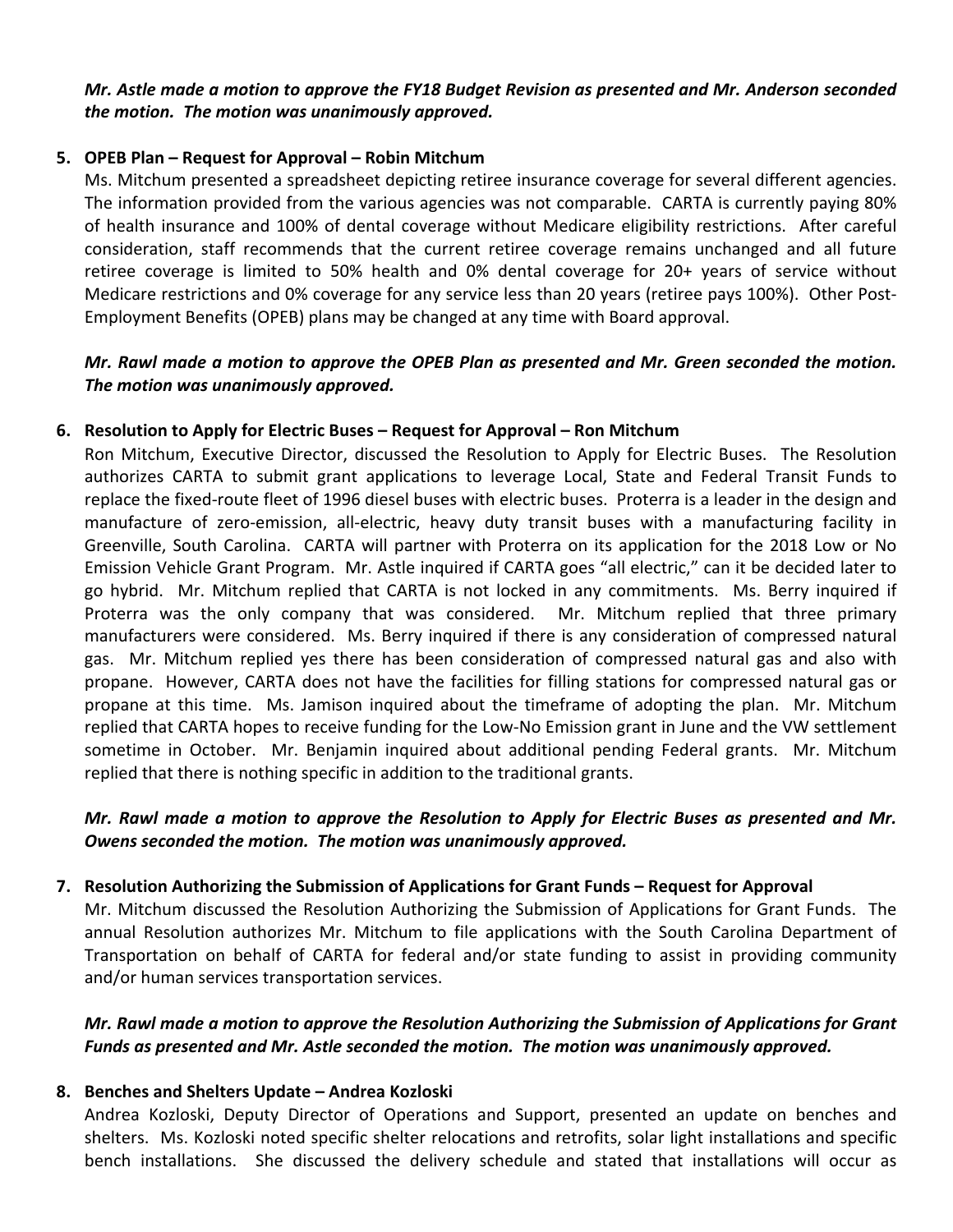deliveries are received. Mr. Benjamin commented that it would be helpful to know when installations are scheduled so they may notify the neighborhoods. Mr. Mitchum replied that CARTA will share the schedule once installations have been prioritized and the schedule is in place. Ms. Berry inquired about the difference between the plexiglass and the new glass. Mr. Mitchum explained the differences and with the perforated metal at specific shelter locations. Ms. Berry also inquired about the cost of the new shelters and Ms. Kozloski replied the cost of a new shelter is approximately \$12, 000. Ms. Berry inquired about the "Awakening" shelters meeting the riders' needs. Mr. Mitchum explained that those shelters are temporary and were a part of the education/discussion point regarding transit initiatives for the "Awakening" program. The Board received the Benches and Shelters Update as information.

#### **9. Hospitality on Peninsula Update – Andrea Kozloski**

Ms. Kozloski presented an update on the HOP lot. She noted that the Ribbon Cutting Ceremony was held on April  $12<sup>th</sup>$  and the service was launched on April  $15<sup>th</sup>$ . To date, 5,372 riders have utilized the service. Data will continue to be analyzed, however, to date it has been determined that Friday is the busiest day of the week and the highest ridership occurred on May  $11<sup>th</sup>$  with 416 riders. The busiest time of the day is 4:00 p.m. There has been a lot of media coverage on the program and CARTA will ask the media outlets to continue coverage. Mr. Brimmer inquired about the number of riders versus the number of parking spaces. Ms. Kozloski replied there are 170 parking spaces. The APC are scheduled to be installed in the next couple of weeks. All the spaces are needed since it is not known how many riders walk or bike to the parking lot. The number of spaces used increases each day. Chairman Seekings noted that, once the service and funding are in place, conversations will occur with the College of Charleston regarding their participation with the HOP program. Mr. Jones inquired about the turnover regarding riders parking in the lot. Chairman Seekings responded that turnover may be 1.5 on the busiest days noting. Mr. Jones then inquired about the proportion of non-hospitality workers utilizing the service. Ms. Kozloski responded that it is speculated that mostly hospitality workers are using the service due to the higher number of riders during the 2:00-5:00 p.m. timeframe. Plans are in place to survey the riders in the near future to determine who is utilizing the service. Chairman Seekings noted that once the program is in place for 90 days, more detailed information will be available. Mr. Jones commented that he has surveyed 6 hospitality workers: one responded that they prefer to drive themselves and five responded they were not aware of the service. Chairman Seekings responded that conversations continue to take place with the hospitality industry and Rawle-Murdy continues to educate the community on the program via social media and other means. Mr. Jones commented that he is concerned that the Board was tardy in demanding more information from management regarding decisions such as financing the program. He believes that the Board should be more involved from the beginning of the processes rather than being asked to approve a program at a Board Meeting based on the information that is provided to them at the Board Meeting. Chairman Seekings commented that the HOP service is a pilot program, an experiment that has never been done in the community until now. All options regarding the program will be looked at going forward. Chairman Seekings encouraged Board Members to push the program within their communities and provide suggestions. The Board received the HOP Update as information.

#### **10. Project Status Reports – Sharon Hollis**

- **A. Regional Transit Framework Plan:** Sharon Hollis, Principal Planner, delivered a Regional Transit Framework Plan update. Ms. Hollis noted that stakeholder and public meetings will be held next month and the final plan date is projected for July/August 2018.
- **B. Regional Park-N-Ride Study:** Ms. Hollis delivered an update on the Regional Park-N-Ride Study. She noted that a stakeholder committee meeting will be held on May 30<sup>th</sup> at the Chamber of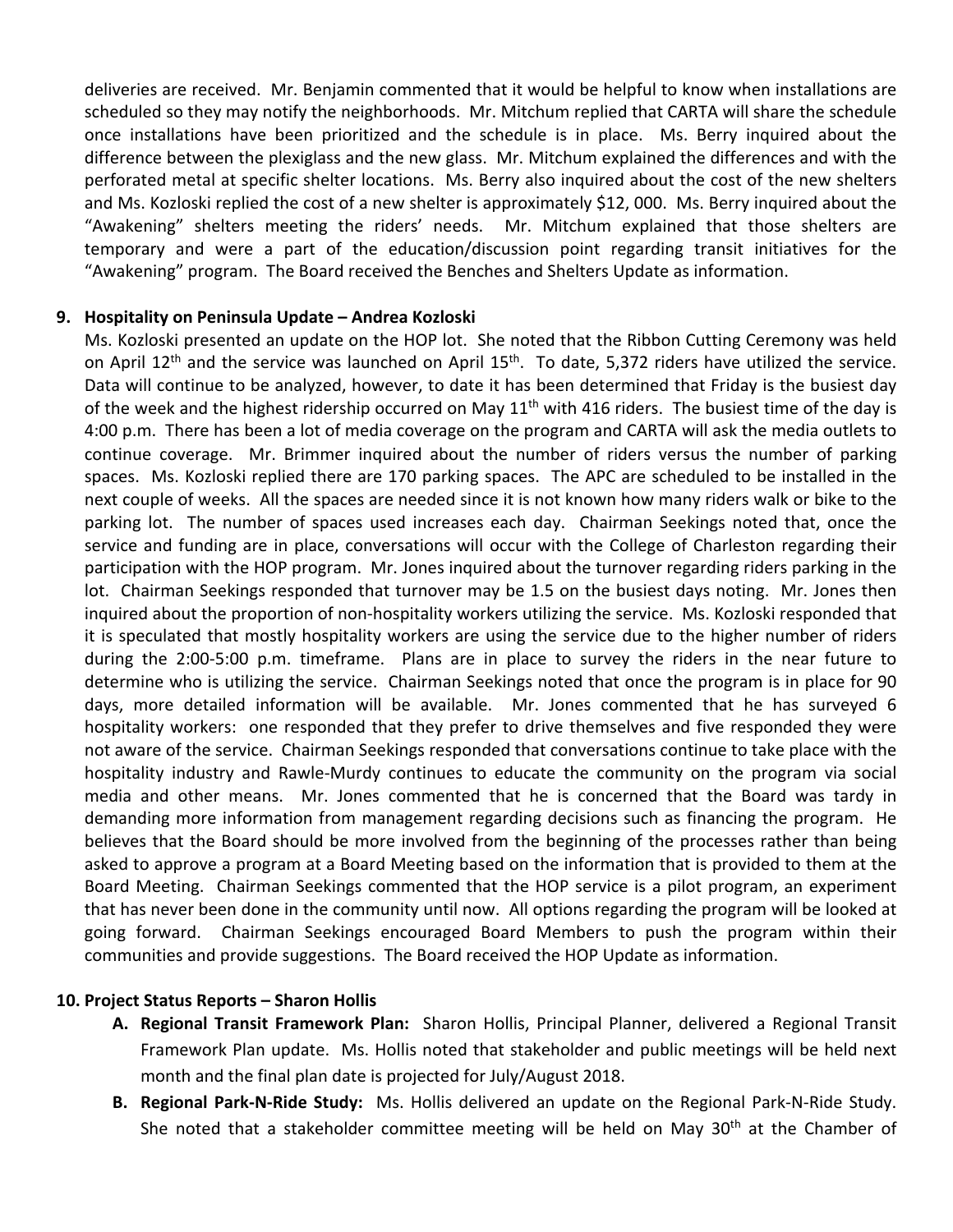Commerce. Public Input and Online meetings will be held in June and July and the final plan date is projected for August 2018.

- **C. Intermodal Center:** Ms. Hollis projected slides depicting the construction progress on the Intermodal Center noting that the building completion date is October 2018 and the project completion date is February 2019.
- **D. Lowcountry Rapid Transit:** Ms. Hollis reviewed the timeline of the Lowcountry Rapid Transit project. She noted that proposals have been received from six firms for NEPA/Project Development and negotiations with HDR Engineering are underway.

The Board received the Project Status Reports as information.

## **11. Marketing/Outreach Report – Daniel Brock**

Daniel Brock, with Rawle Murdy Associates, presented the Marketing/Outreach Report. He updated the Board on the Adopt-A-Stop program, the HOP program and promotions as well as Social Media engagements and link clicks. Mr. Brock also highlighted various media and outreach events. Mr. Jones inquired about a link on the Website to access meetings. Mr. Brock explained how to obtain access to the link. Mr. Jones then inquired about the I-526 bridge closure; Chairman Seekings noted that Mr. Mitchum would address the issue under his comments on the Agenda. The Board received the Marketing/Outreach Report as information.

#### **12. Executive Director's Report**

Mr. Mitchum highlighted the following matters:

- A contingency plan is being developed in response to the I-526 bridge closure which will be an ongoing process to assist in moving people as quickly as possible. The College of Charleston DASH Service may be re-routed and work continues with the DOT and transportation services staff as well as coordination with water taxi services.
- Additional MIDIs are due to be delivered during the first couple of weeks of June which will complete the replacement of the DASH fleet with spares.
- Two Low Floor Cutaways for neighborhood shuttles will be replaced.
- An RFP has been issued to bus remanufactures to include 4 vehicles per year for two years which will extend the bus life an additional six years.
- Staff continues to evaluate the use of Transit Signal Prioritization; Board support may be requested for TSP at a future meeting.
- Procurement responses for Mobile Ticketing are due next week.
- Reports were distributed prior to the start of the meeting which include ridership summary statistics, the monthly performance snapshot, upcoming events and activities and information on the Senior Series.

The Board received the Executive Director's report as information.

#### **13. Other Business, If Any**

There was no other business discussed.

## **14. Public Comments, If Any**

There were three public comments: